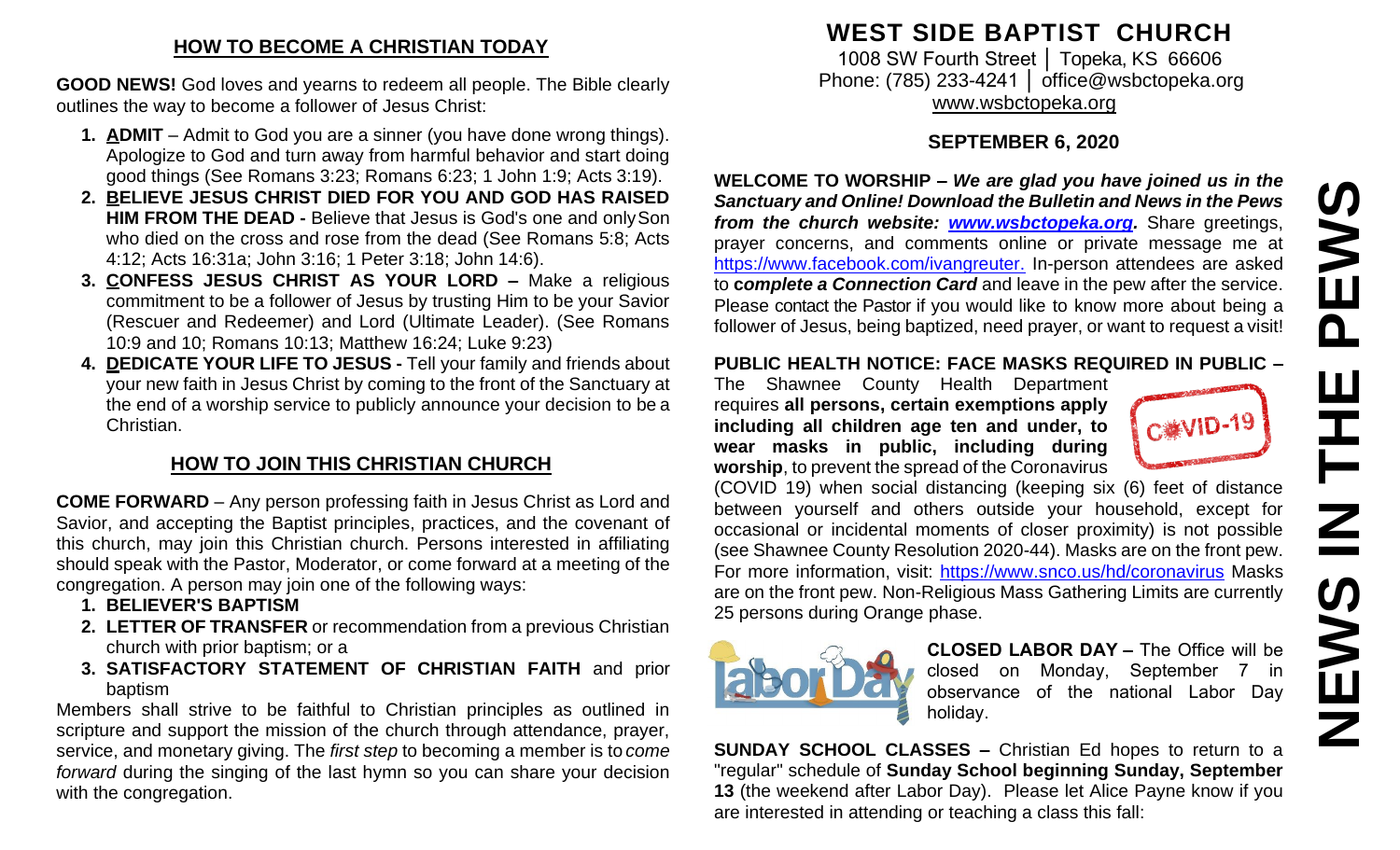- 1. *The Letter of Revelation* video series, Jack Janway in Holmer Hall
- 2. *Upper Elementary* with Fran Seymour-Hunter on second floor
- 3. *Who's Who in the Bible* with Ivan Greuter in the Youth Room

**ABCCR ANNUAL GATHERING "A NEW THING – A NEW WAY"** – Our denomination's regional judicatory will hold its Annual Gathering Business Meeting on **Tuesday, September 29, at 7:00 pm via Zoom.** Congratulations to Trena Ansell and Pat Carpenter for being elected as WSBC's Voting Delegates. Delegates will be notified in September of the Zoom instructions and will be provided the documents which will be presented for a vote. Find information at [https://abccr.org/2020annualgathering.](https://abccr.org/2020annualgathering)

**BACK TO SCHOOL –** Wow!! Thank you for donating over 500 school supplies for Meadows elementary! The Church received:

- 
- Backpacks 54 Colored Pencils (12 ct) 11 boxes
- Crayons (10 Count) 5 Crayons (24 Count) 44
	- Drv Erase Markers 26 Erasers 10
- $-$  Folders  $-4$   $-$  Glue (bottles)  $-2/$  Glue Sticks  $-36$ 
	- $Headphones 4$  Highlights 28
- Notebooks 10 Pencil Boxes 4
- Pencils  $(\#2) 321$  Pens  $-40$
- $-$  Paper  $-4$   $-$  Scissors  $-3$
- 
- Sticky Notes (4 pack) 8 packages
- Washable Markers  $-7$  (pkgs) Water Bottles  $-5$

- Lanyards (breakaway) – 500 - Zip Lock Bags – 1 Quart + 1 Gallon size Plus 500+ cloth masks (homemade, reusable) and \$800 in **cash donations.**  We will receive donations until school starts on September 9. Mark your gifts "School Supplies" or GIVE ONLINE.

**BIBLE STUDY ONLINE** – The Pastor is leading the **"Gospel of Matthew" Bible Study on Wednesday MORNINGS ONLY at 10:30 am in Holmer Hall (face masks and social distancing required).** 



**HOSPITAL & EMERGENCIES –** If the hospital admits you or a loved one for an emergency or surgery, **the hospital staff and chaplains' Office will NOT contact the Church Office or the Pastor**. **You or a family member must call the Church Office at (785) 233-4241 or the PASTOR at HOME (785) 267-0936**.

**FOOD PANTRY -** Free Fruit and Vegetable Food Pantry on **Wednesdays from 3:30 to 5:30 pm, while supplies last**. **MOBILE SITE**: enter western PARKING LOT from 4th and CLAY Streets; do not park or exit your vehicle. Equal Opportunity. \*All food is available at no cost. **Please wear a mask or face covering to protect the health and safety of our volunteers.**



**AUGUST 2020 PANTRY REPORT:** 1,773 Individuals (835 adults, 710 children, and 228 seniors) in 443 families were able to receive 19,844 pounds of free bread, fruits, vegetables, and other items from the Fruit & Vegetable Food Pantry at West Side Baptist Church during the month of AUGUST 2020. We are serving double the number of families, more than twice the number of children (130%) and two-times more adults and senior citizens (109%), with three-times the food (343%) compared to March. Thank you to Jack Janway and his volunteers for serving!

**WWW KIDS BIBLE CLUB DELAYED START** – The Christian Ed. Committee decided to **postpone the opening of Wonderful West Side Wednesdays** that we had tentatively scheduled for September. We will continue to discuss the viability of this program over the next few months. ~Alice Payne, Coordinator of Christian Education

**FINANCIAL GIVING** – Thank you for the generous support of the work of God in and through West Side Baptist Church. Donations report:

|                           |    | 08-30-2020 |     | Y-T-D        |
|---------------------------|----|------------|-----|--------------|
| <b>General Fund</b>       |    | 2,709.00   |     | \$109,458.53 |
| Building Fund/Cap. Cm.    | \$ | 154.99     |     | 6,784.99     |
| <b>Sunday School</b>      | S  |            | \$  | 130.25       |
| <b>ABCUSA OGHS</b>        |    |            | \$  | 2,966.78     |
| Am. For Christ Offering   | \$ |            | \$  | 2,145.00     |
| <b>Baby Closet</b>        | S. |            | \$  | 2,275.00     |
| Fellowship/Benevolence \$ |    | 100.00     | \$  | 5,209.00     |
| <b>ABW - LOVE Gift</b>    | S  |            | \$  | 231.09       |
| <b>School Supplies</b>    |    | 100.00     | \$. | 800.00       |

As Everyone knows Marianne has broken her leg when she fell down her back steps. She is at Lexington Park Health Rehab for the next couple of weeks. Send her a card or drop her a note to: **Lexington Park Health Rehab 1031 Fleming Court Room 320**

 **Topeka, KS 66604**